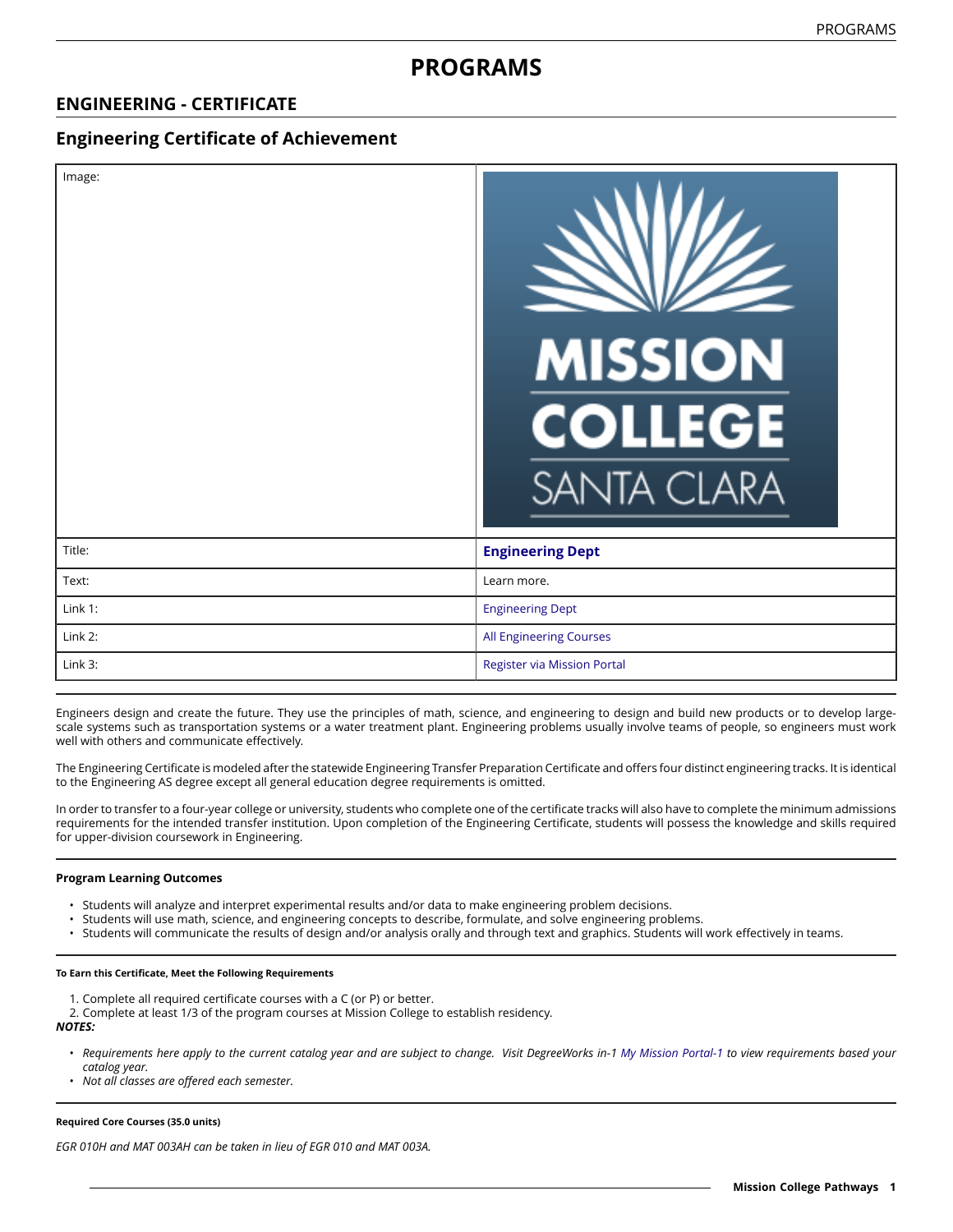#### PROGRAMS

| Code            | Class                                                               | <b>Units</b> |
|-----------------|---------------------------------------------------------------------|--------------|
| <b>EGR010</b>   | Introduction to Engineering (3.0 Lecture/1.0 Lab)                   | 4.0          |
| <b>MAT 003A</b> | Analytic Geometry and Calculus I (5.0 Lecture)                      | 5.0          |
| <b>MAT 003B</b> | Analytic Geometry and Calculus II (5.0 Lecture)                     | 5.0          |
| <b>MAT 004A</b> | Multivariable Calculus (5.0 Lecture)                                | 5.0          |
| <b>MAT 004B</b> | Differential Equations (4.0 Lecture)                                | 4.0          |
| PHY 004A        | Engineering Physics-Mechanics (4.0 Lecture/1.0 Lab)                 | 5.0          |
| <b>PHY 004B</b> | Engineering Physics-Electricity and Magnetism (3.0 Lecture/1.0 Lab) | 4.0          |
| <b>PHY 004C</b> | Engineering Physics-Light and Heat (3.0 Lecture/1.0 Lab)            | 4.0          |

## **Select One of the Following Career Tracks**

## **Mechanical, Aeronautical, Manufacturing Track (22.0-23.0 units)**

## *CHM 001AH can be taken in lieu of CHM 001A*

| Code            | Class                                                 | <b>Units</b> |
|-----------------|-------------------------------------------------------|--------------|
| <b>CHM 001A</b> | General Chemistry (3.0 Lecture/2.0 Lab)               | 5.0          |
| EGR 023         | Mechanics - Statics (3.0 Lecture)                     | 3.0          |
| <b>EGR 024</b>  | Introduction to Circuit Analysis (3.0 Lecture)        | 3.0          |
| EGR 025         | Engineering Graphics and Design (3.0 Lecture/1.0 Lab) | 4.0          |
| EGR 026         | Engineering Materials (3.0 Lecture/1.0 Lab)           | 4.0          |

#### AND

| Code    | Class                                                         | <b>Units</b> |
|---------|---------------------------------------------------------------|--------------|
| EGR 030 | Introduction to Computing for Engineers (3.0 Lecture/1.0 Lab) | 4.U          |

#### OR

| Code           | Class                                                           | Unit. |
|----------------|-----------------------------------------------------------------|-------|
| <b>MAT 005</b> | Programming and Problem-Solving in MATLAB (2.0 Lecture/1.0 Lab) |       |

#### **Civil Track (22.0-23.0 units)**

## *CHM 001AH can be takken in lieu of CHM 001A*

| Code            | Class                                                 | <b>Units</b> |
|-----------------|-------------------------------------------------------|--------------|
| <b>CHM 001A</b> | General Chemistry (3.0 Lecture/2.0 Lab)               | 5.0          |
| EGR 023         | Mechanics - Statics (3.0 Lecture)                     | 3.0          |
| <b>EGR 024</b>  | Introduction to Circuit Analysis (3.0 Lecture)        | 3.0          |
| <b>EGR 025</b>  | Engineering Graphics and Design (3.0 Lecture/1.0 Lab) | 4.0          |
| EGR 026         | Engineering Materials (3.0 Lecture/1.0 Lab)           | 4.0          |

And

| Code           | <b>Class</b>                                                  | Unit. |
|----------------|---------------------------------------------------------------|-------|
| <b>EGR 030</b> | Introduction to Computing for Engineers (3.0 Lecture/1.0 Lab) | 4.U   |

OR